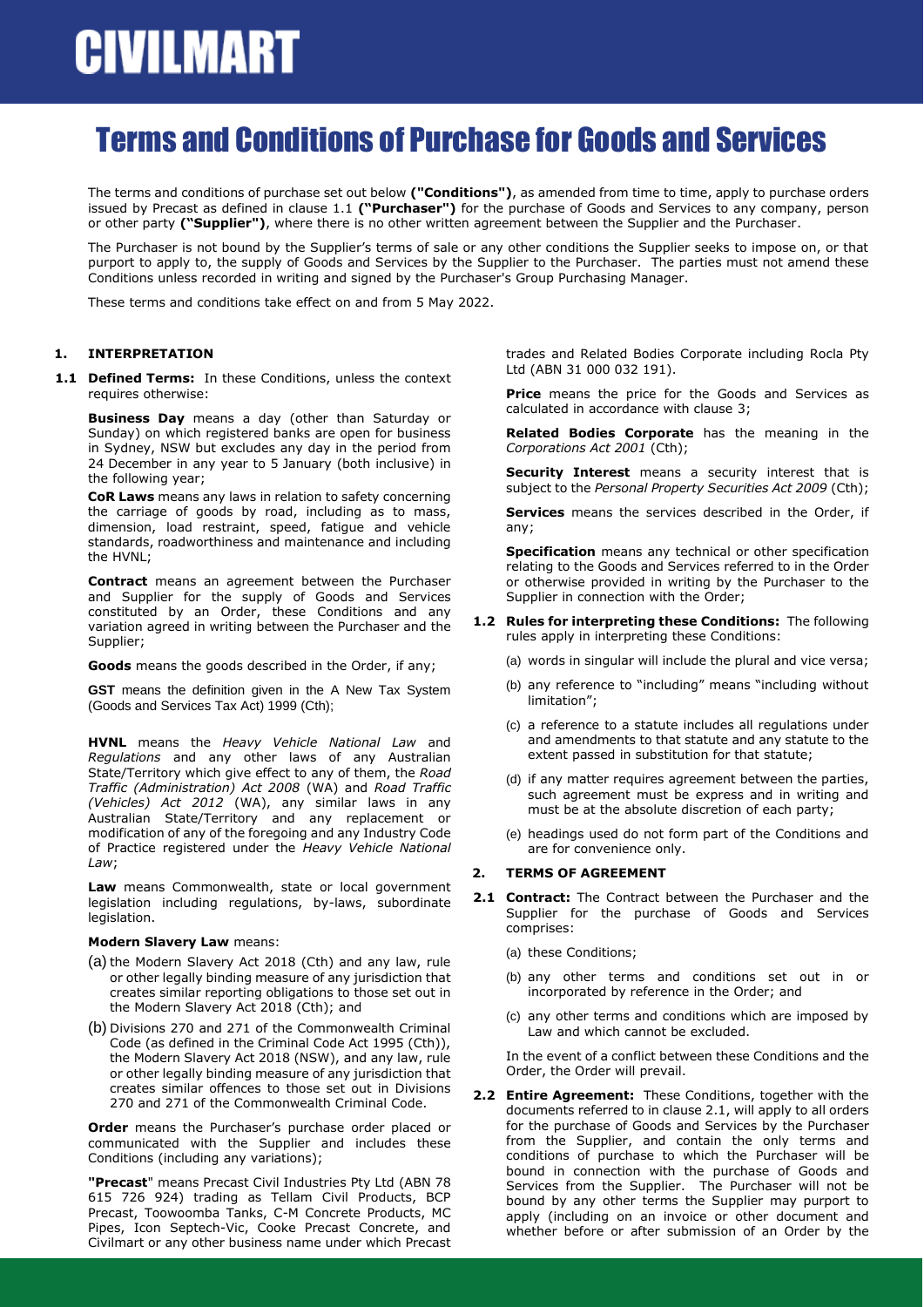Purchaser) or which are endorsed upon any correspondence or documents issued by the Purchaser, except to the extent that the Purchaser and the Supplier enter into a final, signed agreement relating to the provision of Goods or Services by the Supplier to the Purchaser in which case that final, signed agreement will take effect to the exclusion of these Conditions.

- **2.3 Acceptance:** Without limiting any other mode of acceptance of this Contract exercised by the Supplier, the Supplier acknowledges that by delivering the Goods or performing the Services, the Supplier by such conduct agrees to be bound by these Conditions.
- **2.4 Amendment:** The Purchaser may change these Conditions from time to time. The Conditions will be shown on the website [www.civilmart.com.au,](http://www.civilmart.com.au/) together with the date on which any new terms and conditions become effective. The Supplier must check this website before entering into a new Contract. By entering into a Contract after the date upon which the new terms and conditions become effective, the Supplier accepts and is bound by the changed terms and conditions for that Contract and future Contracts. If the Supplier does not accept the changes to the Conditions, the Supplier may give notice to the Purchaser that it does not wish to supply any further Goods and Services.

### <span id="page-1-0"></span>**3. PRICE**

- **3.1 Price of Goods and Services supplied:** The Price of the Goods and Services will be as set out in the Order. If no Price is specified in the Order, then the Supplier must confirm the Price with the Purchaser before the supply of the Goods or before commencing the Services. The Purchaser will not be bound to pay for the Goods and Services unless the Purchaser has agreed to the Price in writing before the Goods are supplied or the Services are performed. The Price set out in the Order or agreed between the Supplier and the Purchaser for a Contract may not be amended without the prior written agreement of the Purchaser.
- **3.2 Price:** The Purchaser will pay the Price for the Goods and Services. The Price is exclusive of GST but includes all other taxes or duties levied or assessed in connection with the supply of the Goods and Services and includes all costs of testing, inspection, labelling, packing and freight and delivery to and off-loading (if required) at the destination as specified in the Order. The Supplier agrees that it will not be entitled to any other payments or reimbursements in respect of the Goods and Services.
- **3.3 No less favourable:** The Supplier warrants that the Price is no less favourable than the price paid by any other purchaser of the same Goods and Services supplied by the Supplier in substantially similar volumes or circumstances.
- **3.4 No admission:** The Supplier acknowledges that any payment made to it by the Purchaser does not imply or constitute an admission on the part of the Purchaser that the Goods and Services comply with the Contract or a waiver or release of the Supplier's obligations under the Contract.

#### **4. INVOICES AND PAYMENT**

- **4.1 Invoices:** The Supplier will submit monthly GST invoices to the Purchaser, which invoices will be received by the Purchaser no later than the 5th of each month in respect of Goods and Services supplied during the preceding month to the Purchaser. All invoices must specify the amount payable, state the relevant Order number or numbers, and include reasonable detail of the Goods and Services supplied during the relevant period.
- **4.2 Payment Terms:** The Purchaser will pay invoices for Goods and Services supplied by the Supplier to the Purchaser 62 days from the date the Purchaser received a

correctly tendered invoice (unless otherwise agreed in writing between the parties), provided that the Goods and Services have been received by the Purchaser at the date of the invoice. If the Purchaser disputes any amount of an invoice, the Purchaser will pay the non-disputed amount of the invoice on the due date for the invoice. Payment will be made by direct credit to a bank account nominated by the Supplier.

- **4.3 Set Off:** The Purchaser may set off any sums due to the Supplier against any costs, expenses or other losses (whether direct or indirect) incurred by the Purchaser as a result of any breach of the Contract or any other Contract between the Supplier and the Purchaser and any losses sustained as a result.
- **4.4 Supplier Waiver for Late Invoices:** The Supplier irrevocably waives, releases and agrees to indemnify and keep indemnified the Purchaser from any claim for payment of the Price not invoiced within 6 calendar months from the delivery of the Goods and performance of the Services (time is of the essence).
- **4.5 Proof of Insurances Required:** Where the Purchaser is purchasing the Goods for re-sale to end customers, the Purchaser will not be required to pay the Supplier's invoices where the Supplier has not provided the Purchaser with all proof of insurances required under these Conditions.

#### **5. PURCHASE OF GOODS AND SERVICES**

- **5.1 Quotes:** A request for quotation by the Purchaser will not constitute an offer to purchase Goods and Services from the Supplier. No contract for the supply of Goods and Services will exist between the Purchaser and Supplier until the Purchaser gives the Supplier an Order in accordance with these Conditions and that Order has been accepted by the Supplier (such acceptance of the Purchaser's Order may be made and communicated by the Supplier in writing (including via email) including an order acknowledgment or by overt act of acceptance).
- **5.2 Orders:** The Purchaser may purchase Goods and Services from the Supplier by providing to the Supplier an Order. The date for delivery of the Goods and performance of the Services will be as specified in the Order.
- **5.3 Cancellations or Variations:** The Purchaser may cancel, or vary, an Order if the Purchaser has provided notice of such cancellation, or variation, to the Supplier at least 10 Business Days prior to the time specified for delivery or performance in such Order and the Supplier has not delivered the Goods or performed the Services in accordance with the Contract.
- **5.4 Supplier to provide Goods and Services:** The Supplier must supply the Goods and perform the Services in accordance with the Contract.
- **5.5 No Exclusivity or Minimum Quantities:** The Supplier acknowledges that the Purchaser may purchase Goods and Services from other suppliers, and there is no guarantee of exclusivity or minimum quantity.

### **6. DELIVERY**

- **6.1 Delivery**: The Supplier must deliver the Goods to (or perform the Services, where relevant) at the address specified in the Order by the date stated in the Order. The times for delivery of the Goods, and performance of the Services, are of the essence.
- **6.2 Packing:** The Supplier must ensure that all Goods are properly and securely packed and where not specified in the Order packaging will be in a manner appropriate to the Goods and the distance to be travelled.
- **6.3 Documents:** The Supplier must quote the Order number and the item number (if applicable) on all documents and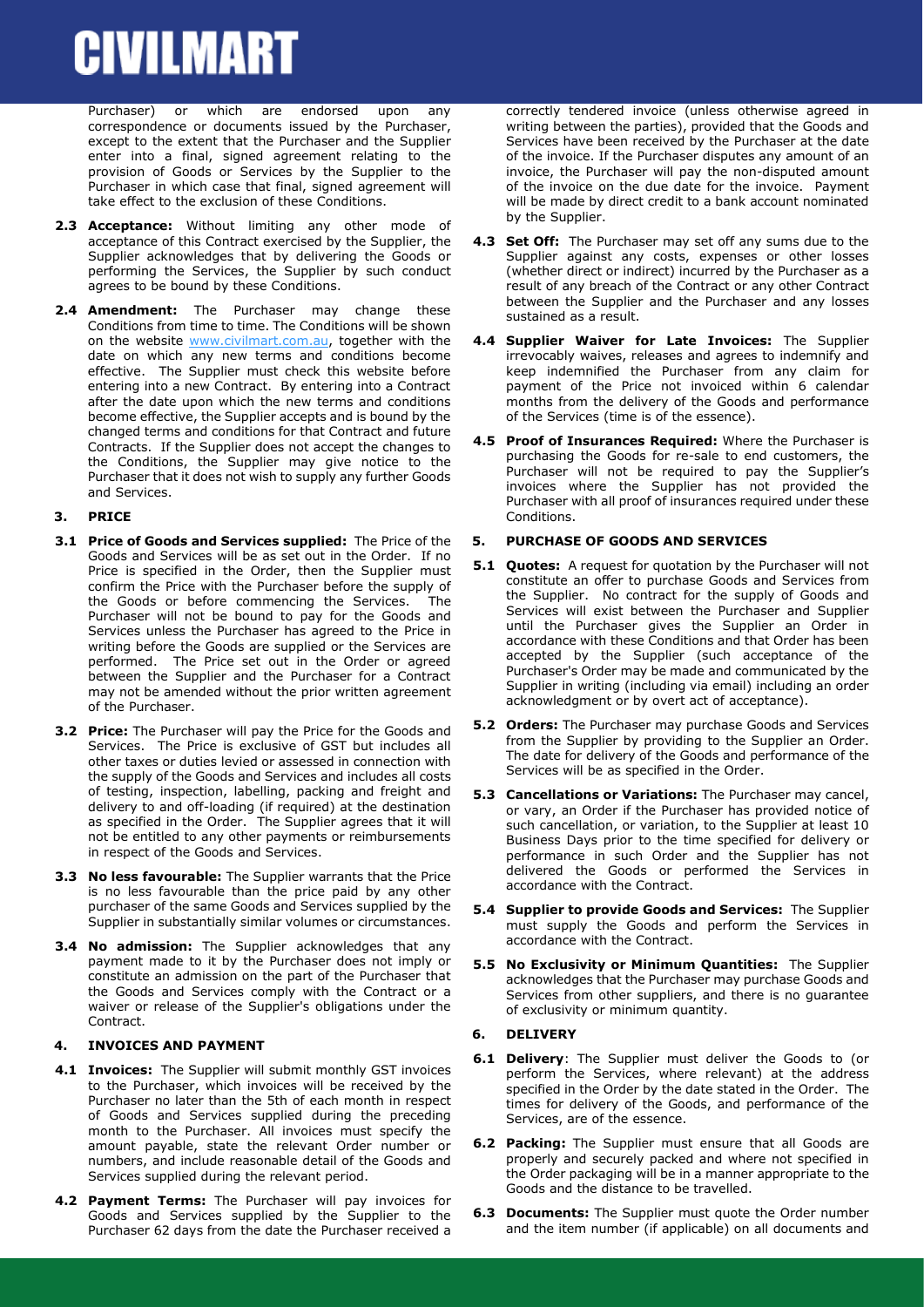packages sent by it to the Purchaser in respect of the Order. On delivery of each consignment of the Goods and at the conclusion of the performance of the Services, the Supplier must deliver to the Purchaser such documents as are required by the Order, including, without limitation, customs export documents (if applicable), advice notes, certificates of conformity, and if the Supplier is not the original manufacturer of the Goods, copies of the original manufacturer's certificate of conformity together with test figures, etc, where applicable.

- **6.4 Notice of any Delivery Delay:** If the Supplier becomes aware that it will not be able to comply with a specified delivery or performance date as shown on an Order, the Supplier will immediately notify the Purchaser and provide an explanation and reasons for the delay and any suggestions for any proposed alternative delivery or performance date. The Supplier must obtain the Purchaser's prior written approval for any change to the original delivery or performance date (which may be given or refused at the Purchaser's absolute discretion). If approval is not obtained, and without prejudice to any other rights of the Purchaser:
	- (a) the Supplier must use, and be responsible for, any express freight that may be required to guarantee that the Goods are delivered to the delivery address to meet the required delivery date or the agreed lead-time. In the event that delivery is delayed by more than twenty- four (24) hours, the Purchaser will be entitled to cancel the Order or reject the delivery without any liability whatsoever;
	- (b) the Purchaser may engage another supplier to perform (all or part of) the Services, in which case the Supplier must at its own cost provide all reasonable assistance to the Purchaser, will not be entitled to any payment for the Services withdrawn and must indemnify the Purchaser upon demand in respect of any additional reasonable costs incurred by the Purchaser in connection with engaging an alternate supplier.
- **6.5 Liability for Late Delivery or Performance:** The Purchaser will be entitled to recover from the Supplier as a debt due and payable by the Supplier to the Purchaser, any costs, expenses or liquidated damages suffered by the Purchaser as a result of the Supplier failing to satisfactorily complete delivery of the Goods and perform the Services within the agreed timeframe.

#### **7. TITLE AND RISK FOR GOODS**

- **7.1 Title:** Title in the Goods passes to the Purchaser on delivery or as stipulated in the Order.
- **7.2 Risk:** The Supplier bears all risk of loss and damage to the Goods until the Goods have been accepted in accordance with clause [7.3.](#page-2-0)
- <span id="page-2-0"></span>**7.3 Acceptance:** Where acceptance tests are required for Goods and are set out in an Order, acceptance of the Goods delivered will be subject to completion of the acceptance tests by the Purchaser. Where no acceptance tests are required, the Purchaser will have the right to inspect the Goods after delivery and acceptance will take place if the Goods are satisfactory to the Purchaser on inspection, or, if no inspection is made, the Goods will be accepted on the earlier of (a) when they have been taken into final and beneficial use by the Purchaser or (b) twenty eight (28) days after delivery.
- **7.4 No Waiver:** The Purchaser's acceptance does not limit or waive the Purchaser's rights to claim from the Supplier for any defect in the Goods or failure of the Goods to comply with the Contract.
- **7.5 No Security Interests:** Nothing in the Contract creates a Security Interest in the Goods for the Supplier. The Supplier must not, in any circumstances, register or seek

to register an interest in the Goods under the *Personal Property Securities Act 2009* (Cth).

#### <span id="page-2-1"></span>**8. GST**

- **8.1 Defined Terms:** Any expression used in this clause or clause [3](#page-1-0) and which is defined in the *A New Tax System, (Goods and Services Tax) Act 1999* (Cth) has the same meaning in claus[e 3](#page-1-0) and this clause [8.](#page-2-1)
- **8.2 GST Exclusive:** With the exception of any amount payable under this clause [8,](#page-2-1) unless otherwise expressly stated, all amounts stated to be payable by the Purchaser in these Conditions are exclusive of GST.
- **8.3 Tax Invoices:** If GST is imposed on any supply made under or in accordance with these Conditions, the recipient of the taxable supply must pay to the supplier an additional amount equal to the GST payable on or for the taxable supply. Payment of the additional amount will be made at the same time as payment for the taxable supply is required to be made in accordance with these Conditions, subject to the provision of a tax invoice by the supplier to the recipient.
- **8.4 GST Registered:** If the Supplier is registered for GST it must raise and provide to the Purchaser GST compliant Tax Invoices and Adjustment Notes (accounts) in accordance with *A New Tax System (Goods and Services Tax) Act 1999* (Cth) and as interpreted by GST Rulings and Determinations made by the ATO.
- **8.5 Not GST Registered:** If the Supplier is not registered for GST, it agrees to include its ABN on all invoices and credit notes. Failure by the Supplier to quote its ABN on its invoices may result in the Purchaser withholding part payment at the top marginal tax rate (plus Medicare Levy) of the total invoice value and remitting this to the ATO as per legislated taxation requirements (PAYG system).

### <span id="page-2-3"></span>**9. SUPPLIER WARRANTIES AND INSURANCES**

- <span id="page-2-2"></span>**9.1 Goods Warranties:** Where the Supplier supplies Goods, the Supplier warrants and undertakes that the Goods:
	- (a) are new and unused;
	- (b) are of acceptable quality;
	- (c) are fit for all the purposes for which goods of that kind are commonly supplied, fit for sale to the end customer (where applicable) and fit for any purpose held out by the Supplier or made known to the Supplier in writing at the time the Order is placed;
	- (d) are free from defects in design, material and workmanship;
	- (e) will meet the requirements of the Order, including any Specification;
	- (f) are in accordance with the relevant Australian Standards;
	- (g) are of sound design;
	- (h) will be labelled, marked and packaged in accordance with all applicable Law, and not misbranded or mislabelled;
	- (i) are safe, not a risk to human health and not emit or contain any contaminant or hazardous substance;
	- (j) not be subject to any charge, lien, mortgage, encumbrance, retention of title or other security interest;
	- (k) include appropriate and correct warning and instructions; and
	- (l) comply with any representations, descriptions, samples or other specifications provided by the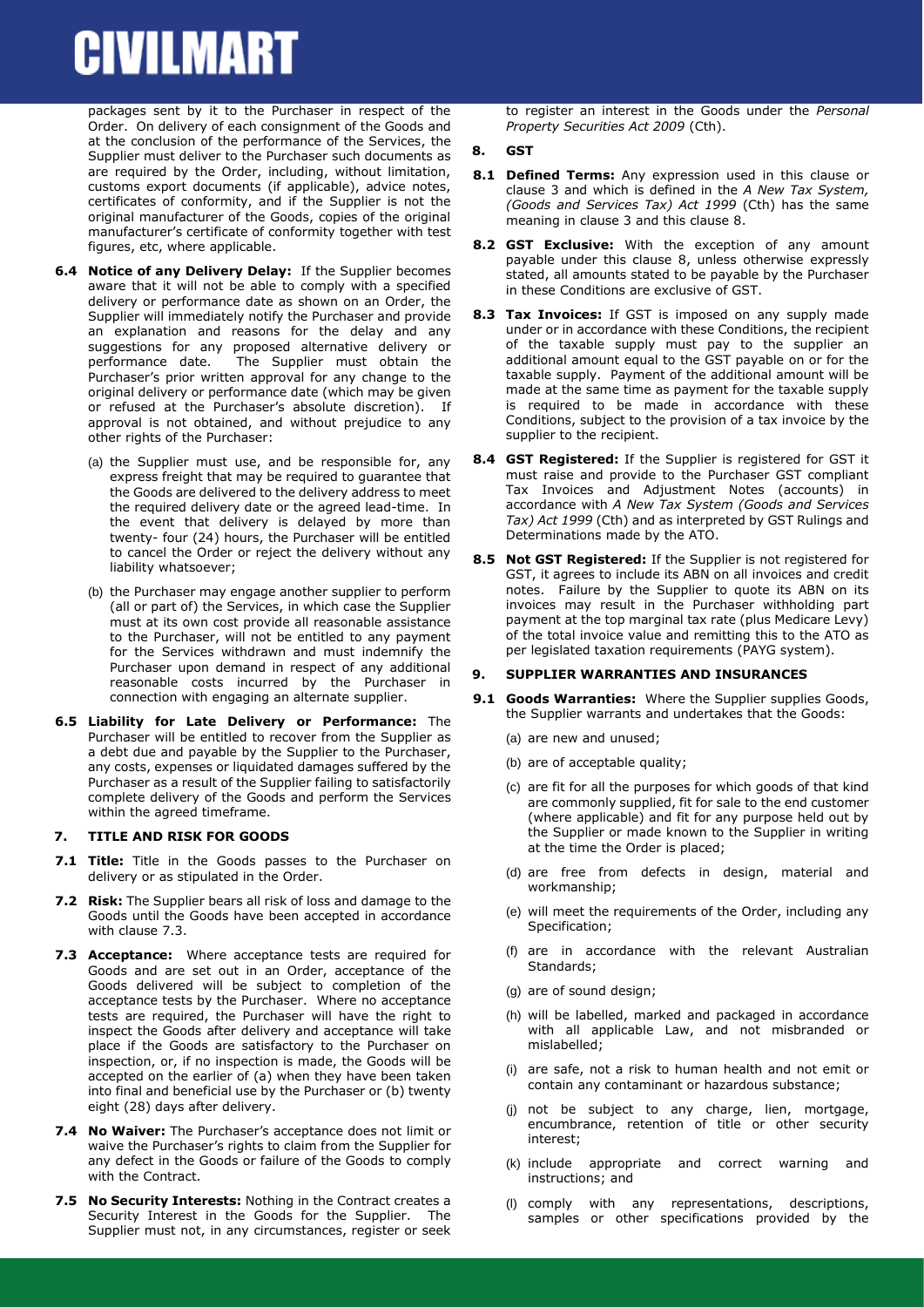Supplier in connection with the Goods and Services. including as to quality, function, performance or design.

- <span id="page-3-2"></span>**9.2 Services Warranties**: Where the Supplier performs Services, the Supplier warrants and undertakes that:
	- (a) it will provide the Services:
		- a. in a proper and safe manner, with the degree of professional expertise, skill, care and diligence that can reasonably be expected of a professional service provider experienced in providing services in the nature of the Services;
		- b. in a timely and expeditious way;
		- c. in accordance with best industry practice;
		- d. in accordance with the reasonable directions and requirements and to the reasonable satisfaction of Purchaser;
	- (b) any representations, whether oral or in writing, that the Supplier has made to the Purchaser as to the Supplier's qualifications, experience, capacity to provide the Services and any other relevant matter are true and complete;
	- (c) the Supplier will supply all materials, equipment and machinery (as applicable) necessary for the provision of the Services, and will ensure that all such materials, equipment and machinery are fit for their intended purpose;
	- (d) the Supplier and each of its employees, agents and sub-contractors will not use any of the Purchaser's equipment unless the Purchaser specifically approves such use (which will be solely at the Purchaser's discretion); and
	- (e) the Supplier, at the Supplier's own cost, will make good any errors, defects or omissions in the Services provided to the Purchaser.
- <span id="page-3-0"></span>**9.3 Supplier Warranties:** The Supplier warrants and undertakes to the Purchaser that:
	- (a) the Supplier has and will maintain at all relevant times all consents, approvals, permits and licences which are required by Law or are otherwise necessary for the manufacture, storage and supply (as applicable) of the Goods and performance of the Services;
	- (b) any intellectual property rights or other proprietary rights of any other person will not be infringed by the provision of the Services, the supply of the Goods or the Purchaser's on-sale or use of the Goods and Services;
	- (c) the Supplier has the necessary resources (including financial resources) sufficient to enable it to perform its obligations under this Contract;
	- (d) the Supplier's performance of the Contract, supply of the Goods and performance of the Services, will at all times comply with all applicable Law;
	- (e) it will pay all employees, agents and sub-contractors in accordance with all relevant Laws; and
	- (f) the Supplier will comply with all CoR Laws and the Modern Slavery Law.
- <span id="page-3-3"></span><span id="page-3-1"></span>**9.4 Non-Compliance Notice**: The Supplier must promptly notify the Purchaser in writing if the warranty in clause [9.3](#page-3-0)[\(f\)](#page-3-1) changes.
- **9.5 Accreditation & Markings:** All Goods and Services which are classified by Standards Australia must be accredited to the relevant standard and (as applicable) carry the applicable current Standards Australia mark or watermark

and license number. Goods must also be marked with Supplier identification.

- **9.6 Consumer Guarantees:** Where the Purchaser on sells the Goods to a consumer, the Supplier will be liable for all claims, costs, losses or damages that the Purchaser may be responsible for to the consumer under the Australian Consumer Law in respect of those Goods.
- **9.7 No limitation:** The warranties provided in clause[s 9.1,](#page-2-2) [9.2](#page-3-2) an[d 9.3](#page-3-0) are in addition to any obligations that the Supplier owes to the Purchaser that are implied by Law, trade, usage or otherwise. The provisions of this clause [9](#page-2-3) will survive termination of the Contract, howsoever arising.
- **9.8 Insurance:** The Supplier must obtain and maintain with a major insurance company carrying on general insurance business in Australia:
	- (b) where Goods are described in the Order:
		- a. public and products liability insurance in relation to all supplies to the Purchaser with a reputable insurer for an amount not less than \$20,000,000 in respect of any one claim, on an occurrence basis; and
		- b. transit insurance for not less than the full replacement value of the Goods, for the period until the Goods are delivered into the possession or control of the Purchaser;
	- (c) where Services are described in the Order, professional indemnity insurance for an amount not less than \$10 million for any 12 month period with provision for one automatic restatement.

The Supplier agrees to provide copies of current certificates of currency for the insurances referred to in this clause when requested by the Purchaser from time to time, detailing the policy number, expiry date and the amount of insurance cover.

### **10. SUPPLIER LIABILITY**

- **10.1 Making Claims:** The Purchaser reserves the right to make claims upon the Supplier for any Goods and Services which are at the time of delivery or performance, are not fit for purpose, not to Specification, damaged, defective, short delivered, incomplete or otherwise not in accordance with the Contract.
- **10.2 Rejection of Goods and Services:** If Goods are delivered, or Services are performed, by the Supplier that are not in accordance with the Contract, the Purchaser may in its absolute discretion (without limiting any other rights or remedies available to the Purchaser):
	- (a) reject them in whole or in part with no further liability to pay for the Goods and Services. Any sums paid will be returned to the Purchaser on demand within ten (10) days of rejection; or
	- (b) give notice to the Supplier to repair or replace the Goods, or reperform the Services, without delay at the Supplier's expense and risk.

The Supplier is liable for all reasonable loss and damages incurred by the Purchaser due to the rejection of the Goods or Services. Title and risk in the rejected Goods immediately re-vests in the Supplier. The Supplier must, at its cost, remove from the rejected Goods and Services any of the Purchaser's intellectual property (including names, logos, etc) or any other distinguishing features such as name or symbols.

**10.3 Packaged Goods:** The Supplier accepts that the contents of Supplier factory packaged goods may not be checked by the Purchaser at time of receipt, but will be checked at time of installation. Claims for damaged or defective goods, items short delivered or incomplete goods may be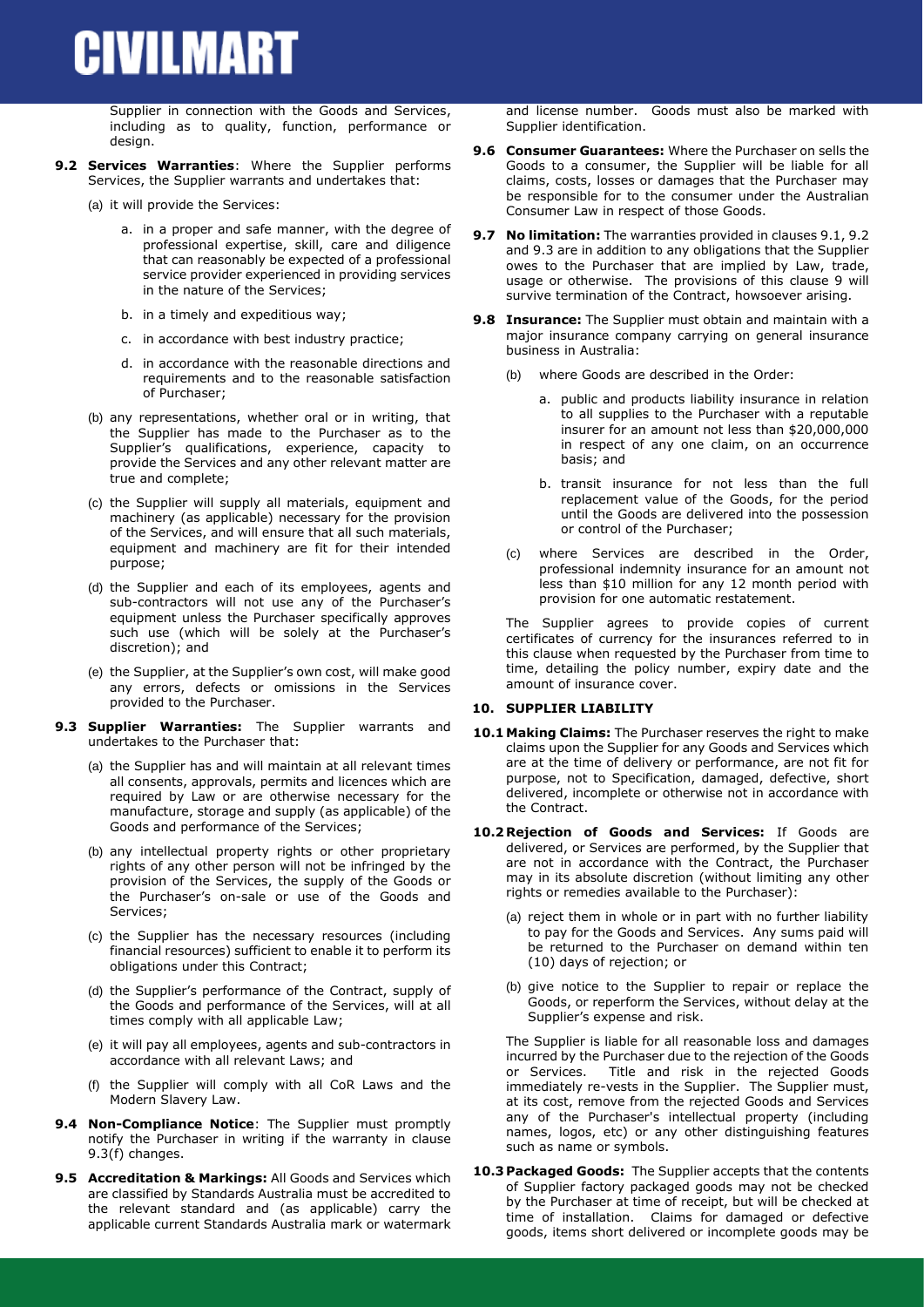#### made at that time.

- **10.4 End Customer Claims:** The Supplier also accepts that claims may be made by the Purchaser for defects at any time within a reasonable period of the end customer becoming aware of such defects.
- **10.5Warranty Claims:** In the event of a warranty claim by the Purchaser or a customer of the Purchaser, the Supplier agrees, where possible, to inspect the site of the installation within twenty-four (24) hours of the Supplier being notified of the warranty claim. The Supplier also agrees to respond with a written report to the customer and the Purchaser within five (5) Business Days of the warranty claim notifying the Purchaser and the customer of the Supplier's decision in relation to the warranty claim.

In the event that a warranty claim requires the Purchaser or a customer of the Purchaser to repair, replace or reinstall the Goods, the Supplier agrees that all costs relating to or arising out of the required work or replacement will be at the Supplier's expense.

The Purchaser may, at its option or if requested by the Supplier, inspect the site of the installation of the Goods that are the subject of a warranty claim. The Supplier agrees to reimburse the Purchaser for the Purchaser's reasonable costs for conducting such inspection.

### **11. AUSTRALIAN CONSUMER LAW**

**11.1 Compliance Essential:** It is an essential term of these Conditions that the Supplier complies with the provisions of the Australian Consumer Law. Without limiting that obligation in any way, the Supplier must comply (and ensure that any manufacturer or other supplier complies) with Section 102 of Schedule 2 of the *Competition and Consumer Act 2010* (Cth) and Regulation 90 of the *Competition and Consumer Regulations 2010* (Cth), in relation to any warranty provided by the Supplier, any third party supplier, or the manufacturer of the Goods. To the extent permitted by Law, the Supplier indemnifies, and keeps the Purchaser indemnified against any loss, cost, penalty or claim made against the Purchaser that arises out of or relates to a breach of this clause by the Supplier.

### **12. INDEMNITY AND EXCLUSIONS**

- 12.1 **Supplier Indemnity:** The Supplier agrees to indemnify the Purchaser against any loss, damage, personal injury, death or third party property damage incurred by the Purchaser arising out of or in connection with a breach by the Supplier of the Contract, any use or resupply by the Purchaser of the Goods (including breach of the warranties in clause [9](#page-2-3) or any negligence of the Supplier.
- **12.2 Indemnities:** Each indemnity provided under the Contract requires the Purchaser to mitigate its loss and the Supplier's liability will be reduced to the extent any loss or damage arises from or is in connection with any act or omission of a person other than the Supplier.

#### **13. SUPPLIER RESPONSIBILITIES**

- **13.1 Health, Safety and Environment:** The Supplier will:
	- (a) at all times comply with all directions and applicable Law, including but not limited to those directions and Law relating to health, safety and environment which are relevant to any of the Goods and Services;
	- (b) not provide any Goods and Services which are intrinsically hazardous to life or harmful to the environment without appropriate arrangements being agreed with the Purchaser in advance in writing;
	- (c) ensure that waste and surplus materials arising from the provision of the Goods and Services are disposed of appropriately; and
	- (d) notify the Purchaser as soon as it becomes aware of

any health and safety hazards or issues which arise in relation to the Goods and Services in which the Purchaser will have an interest, and must provide the Purchaser on demand with copies of any reports, documents or other material in relation to those safety hazards or issues.

**13.2 Employees and contractors:** The Supplier will at all times be responsible for its employees, agents and subcontractors and will ensure that they, when on the Purchaser's site (or the Purchaser's customer's site), are made aware of and comply with rules, procedures and requirements of that site (copies of which will be provided by the relevant site manager) and follow all reasonable and lawful directions of the Purchaser relating to the site. The Purchaser will have the right to refuse access to its site to any of the Supplier's employees, agents and subcontractors who, in the reasonable opinion of the Purchaser, is not a fit and proper person to have access to the site, or who refuses to comply with the site rules.

#### **13.3 Chain of Responsibility:** The Supplier must:

- (a) comply, and ensure that all of its employees, agents and subcontractors comply with all CoR Laws that apply to the transport of goods by road including but not limited to mass, loading, dimension, fatigue management requirements and speed compliance;
- (b) establish, implement and maintain appropriate policies, procedures and business practices to ensure its business practices comply with the CoR Laws.

#### <span id="page-4-0"></span>**14. CONFIDENTIALITY AND OTHER INFORMATION**

- **14.1 Confidentiality:** The Supplier agrees to keep confidential all of the Purchaser's information concerning or arising from the performance of the Order or otherwise provided by the Purchaser to the Supplier. This clause does not apply to information which is lawfully obtained from a third party who does not owe an obligation of confidentiality to the Purchaser, is public knowledge, is already known or is otherwise independently developed by the Supplier.
- **14.2 No advertisement:** The Supplier will not advertise itself as supplying goods and services to the Purchaser without the Purchaser's prior written consent. The obligations of this clause will remain in force notwithstanding completion, cancellation or termination of the Order.
- **14.3 Ownership of information**: All drawings, specifications, artwork, data, material, supplies, equipment, tooling, dies, moulds, fixtures and patterns furnished or paid for by the Purchaser, will be the Purchaser's exclusive property, and will be used by the Supplier only in performance of the Order. Such property, while in the Supplier's custody and control, will be held at the Supplier's sole risk and, upon the Purchaser's request, will be returned to the Purchaser in good condition, normal wear and tear accepted.
- **14.4 Damages not adequate remedy**: The Supplier acknowledges that damages may not be an adequate remedy for any breach of this clause [14](#page-4-0) and that the Purchaser may be entitled to equitable relief for any actual or threatened breach of this clause.
- **14.5 Supplier Verification:** The Supplier will permit the Purchaser to undertake verification activities to validate the Supplier's compliance with clause 9.3(f) and the Supplier must provide all such assistance and information as the Purchaser reasonably requests.

### **15. INTELLECTUAL PROPERTY**

<span id="page-4-1"></span>15.1 **Background IP:** All intellectual property rights held by a party prior to entry into the Contract, or developed by a party independently of the Contract, remains the property of that party (as relevant).

**15.2 IP owned by Purchaser:** Subject to clause [15.1,](#page-4-1) any